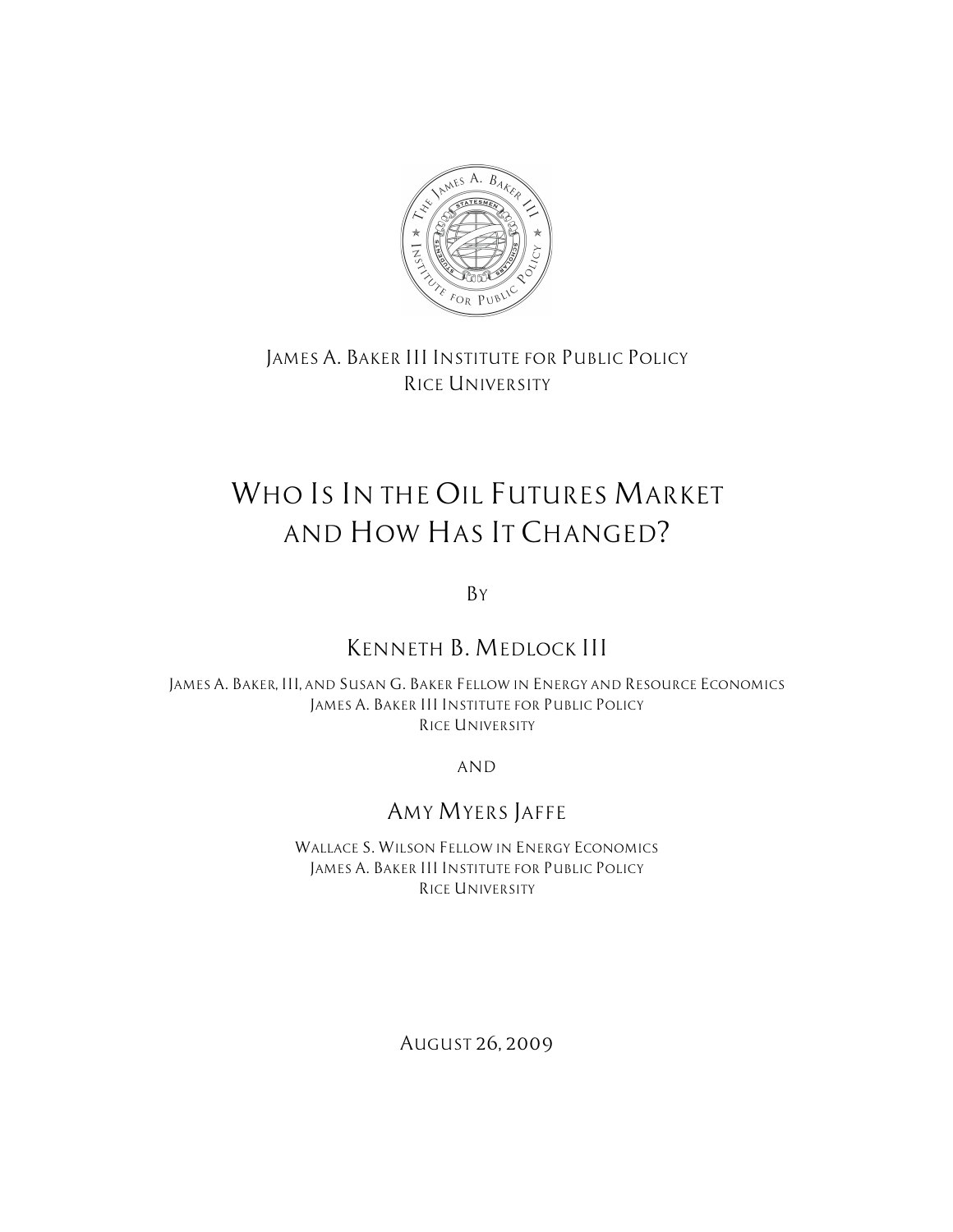*THESE PAPERS WERE WRITTEN BY A RESEARCHER (OR RESEARCHERS) WHO PARTICIPATED IN A BAKER INSTITUTE RESEARCH PROJECT. WHEREVER FEASIBLE, THESE PAPERS ARE REVIEWED BY OUTSIDE EXPERTS BEFORE THEY ARE RELEASED. HOWEVER, THE RESEARCH AND VIEWS EXPRESSED IN THESE PAPERS ARE THOSE OF THE INDIVIDUAL RESEARCHER(S), AND DO NOT NECESSARILY REPRESENT THE VIEWS OF THE JAMES A. BAKER III INSTITUTE FOR PUBLIC POLICY.*

*© 2009 BY THE JAMES A. BAKER III INSTITUTE FOR PUBLIC POLICY OF RICE UNIVERSITY*

*THIS MATERIAL MAY BE QUOTED OR REPRODUCED WITHOUT PRIOR PERMISSION, PROVIDED APPROPRIATE CREDIT IS GIVEN TO THE AUTHOR AND THE JAMES A. BAKER III INSTITUTE FOR PUBLIC POLICY.*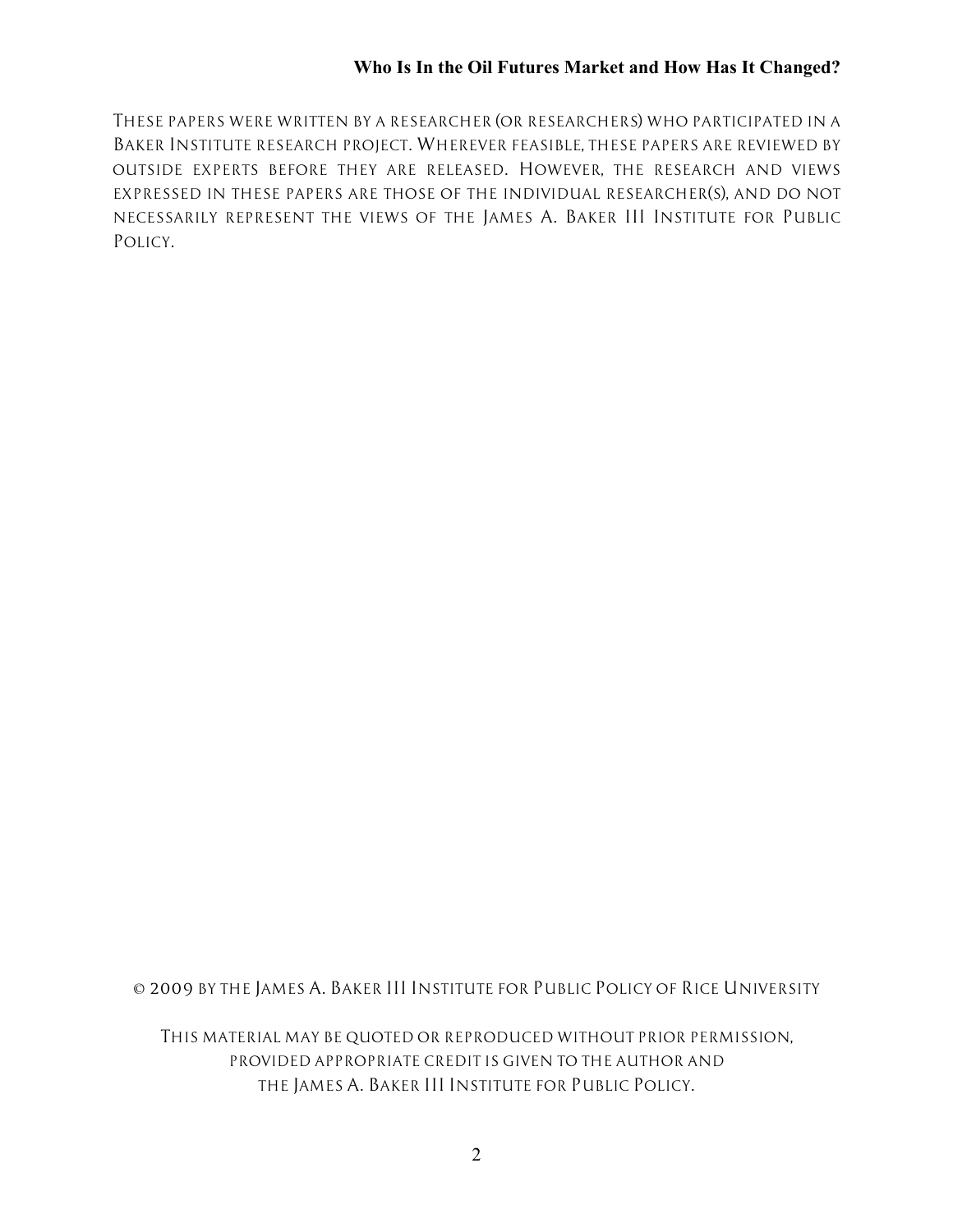# **I. Introduction<sup>1</sup>**

Leading up to 2008, oil prices experienced a steady, upward trend. Then, in 2008 oil prices climbed to unprecedented highs of \$147 per barrel in July, only to fall dramatically in a very short period of time to a low of \$30 per barrel in December 2008 (see Figure 1). Since the end of 2008, oil prices have risen in 2009 and are now near \$70 per barrel. The relatively recent dramatic movement in oil price has caused everyone from U.S. congressmen to ministers from the Organization of the Petroleum Exporting Countries (OPEC) to call into question the role of speculative traders in the crude oil market. The Commodity Futures Trading Commission (CFTC), the main regulator of U.S. oil futures markets, recently announced that a new review of the role of speculators in oil futures markets trading would be forthcoming in late August. Early reports indicate that the CFTC, in its new study, is likely to pin oil price swings more squarely on speculative index trading. The Obama administration has already indicated that it will pursue greater regulation of the market and is negotiating with the United Kingdom about possible coordination.

While the question of what has produced sharp swings in oil prices since 2005 is a complex one that requires further and deeper study, there are inescapable facts that need to be part of the debate about regulating the activities of institutions betting on movements in oil price purely for financial gain.<sup>2</sup> Specifically, noncommercial traders—who the CFTC designates as any reportable trader who is *not* using futures contracts to hedge—have increased their footprint in the marketplace dramatically since the late 1990s. Hedgers are typically producers and consumers of the physical commodity who use futures markets to offset price risk. By contrast, noncommercial traders seek profits by taking market positions to gain from changes in the commodity price, but are not involved in the physical receipt/delivery of the commodity. These financial players—generally referred to as "speculators"—have come to account for a significantly greater proportion of activity in the U.S. oil futures markets than physical players in the oil industry in recent years. In addition, trading strategies of some financial players in oil appear to be influencing the correlation between the value of the U.S. dollar and the price of oil.

<sup>&</sup>lt;sup>1</sup> The authors would like to thank Megan Buckner, Energy Forum research intern, for her assistance on this project. <sup>2</sup> The Baker Institute will be releasing a longer, broader study of this topic in autumn 2009 that incl comprehensive analysis of the impact on historical oil price movements.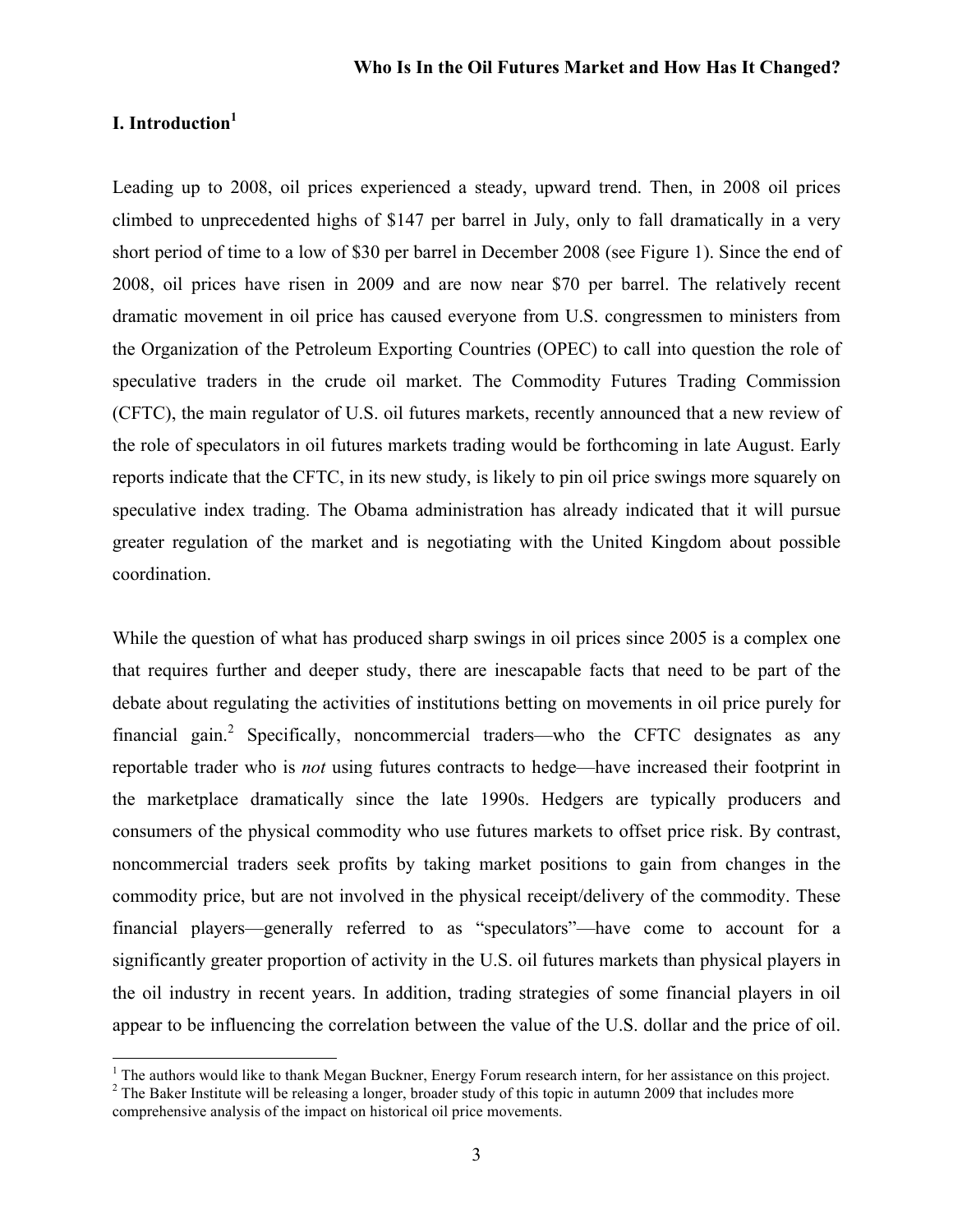Moreover, we contend that the observed trading behaviors were supported during the 2000s by the policies surrounding the way governments approached the use of strategic government oil stocks.

This brief paper investigates the composition of traders in the oil futures market and how this composition has changed in recent years. We also elucidate new trends in financial currency and commodity price movements and quantify dramatic changes in dollar-oil correlations. Specifically, we address the core questions of whether speculative trading in oil has increased and whether the link between dollar and oil-related financial contracts has strengthened in the last several years. Finally, we discuss the interaction between these observed market trends and policies regarding the use of strategic government-held oil stocks.



**Figure 1: Crude Oil Price (WTI, Daily – 01/02/90 through 08/19/09)**

Source: Energy Information Administration

A study of the changing composition of oil market participants and dollar-oil links is important in understanding the role of oil in U.S. economic and national security. It has been postulated that oil-linked index funds became an asset class for investors wanting to escape the falling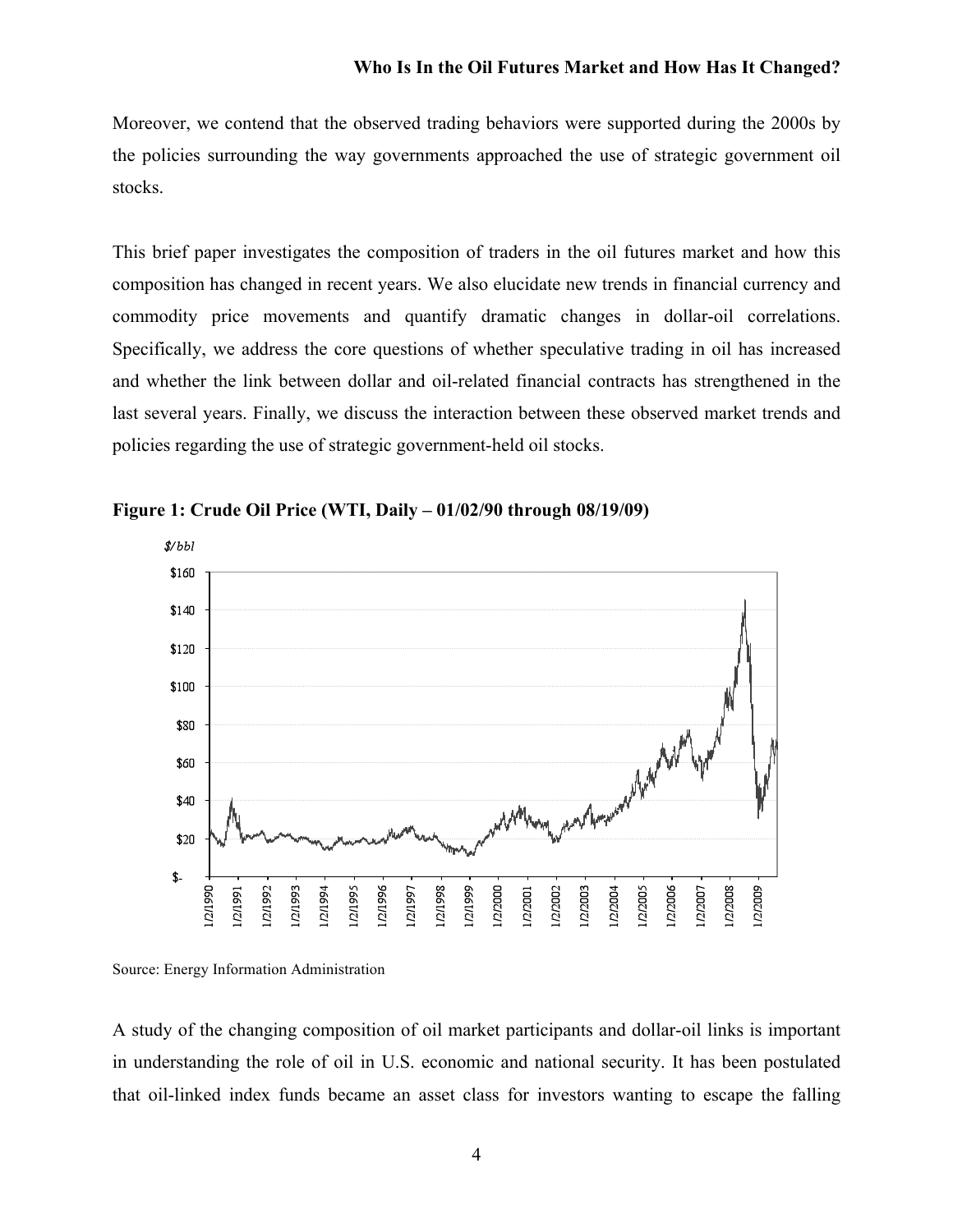dollar and weakening stock market, adding to the speculative fervor in oil and causing even more damage to the U.S. economy. In 2008, U.S. oil imports totaled more than \$331 billion. This represents an increase of 300 percent from 2002. Moreover, the U.S. oil import bill accounted for as much as 47 percent of the overall U.S. trade deficit in 2008, compared to only 19 percent in 2002. This rising financial burden contributed to the ongoing challenges for the U.S. economy from 2006 through 2008, and has put pressure on the U.S. dollar.

In the review of data in this brief paper, we find that noncommercial players now constitute about 50 percent of those holding outstanding positions in the U.S. oil futures market, compared to an average of about 20 percent prior to 2002 (see Figure 2). The change in market composition was driven by the rapid entry of noncommercial participants and was the principle factor behind the increase in total open interest. It is also highly correlated with the run-up in oil prices. Moreover, as will be expounded below, there appears to have been a substantial change following the passage of the Commodity Future Modernization Act (CFMA) in December 2000.



**Figure 2: Market Composition, Open Interest, and the Price of Oil**

Source: Energy Information Administration, CFTC Commitment of Traders Reports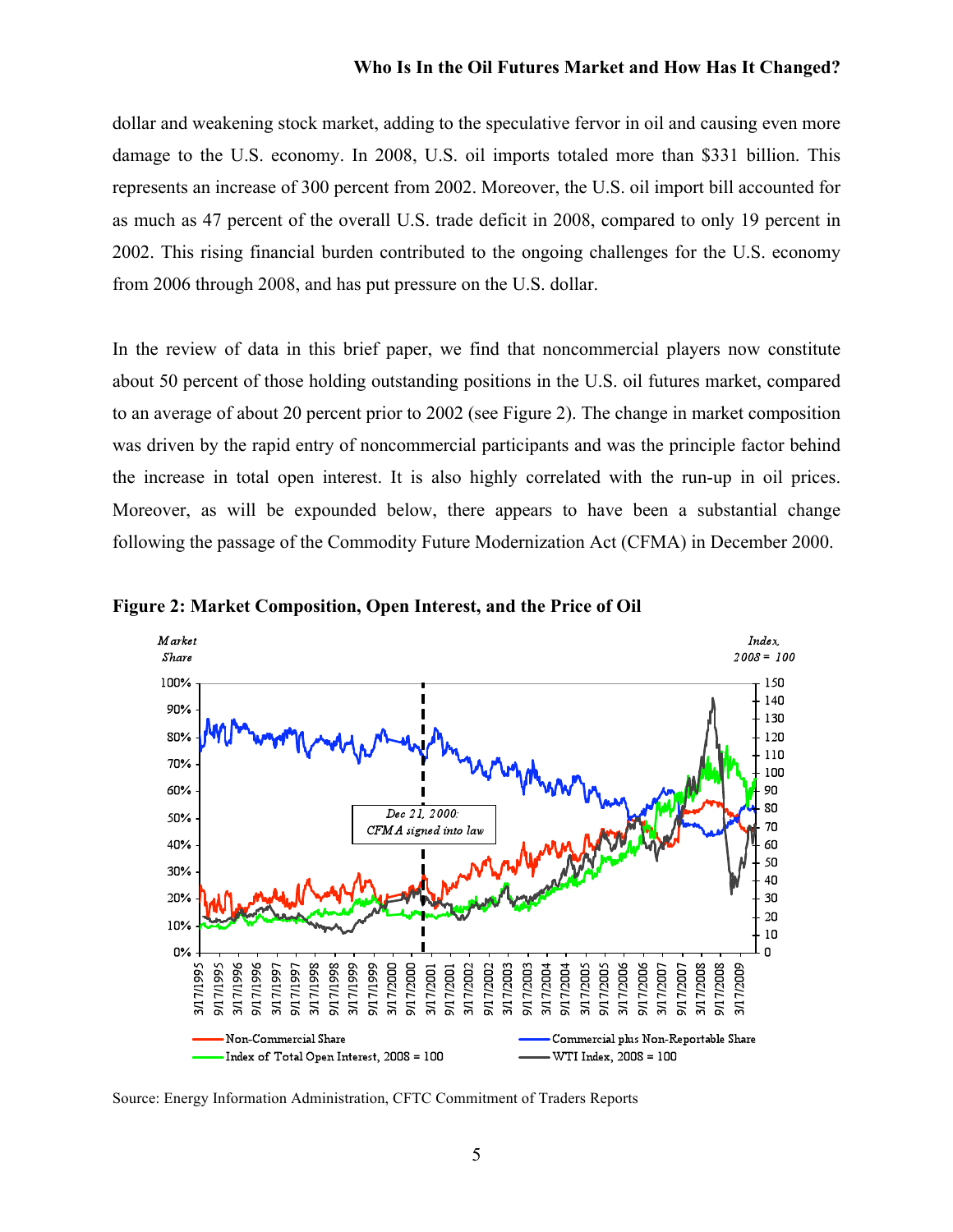We also find that the correlation between movements in oil prices and the value of the dollar against the trade-weighted index of the currencies of foreign countries has increased to 0.82 (a significant measure) for the period between 2001 and the present day, compared to a previously insignificant correlation of only 0.08 between 1986 and 2000.

Recent shifts in the composition of oil market participation and dollar-oil correlations also correspond to changes in the manner of regulation of commodity markets such as those implemented with the CFMA. As noted in a 2007 U.S. Government Accountability Office report, the new legislation made it easier for financial players to obviate speculative limits and made it more difficult for the CFTC to regulate oil futures markets.<sup>3</sup> Changes at the London International Petroleum Exchange (IPE), which is now the Intercontinental Commodities Exchange (ICE), regarding U.S. delivery-based contracts also created problems with monitoring and limiting speculative activity since these contracts were outside the jurisdiction of the CFTC.

## **II. Oil Futures Markets: Who Trades and Why?**

In the aftermath of the 1973 oil crisis, a wide array of financial tools were employed to allow industry players to manage and diversify price risk and to help raise capital in innovative ways. The widespread adoption of these risk management products, which were fashioned after similar products that had been used successfully in foreign exchange and agricultural commodity markets, helped promote market transparency and greater liquidity in oil trading.

Formal exchanges—where contracts for delivery of oil in future months can be bought and sold—serve as "clearing houses" that ensure the integrity of financial transactions of all participants through daily margin requirements on open positions and other mechanisms. In point of fact, only a small volume of oil contracts traded in these exchanges result in physical delivery. Rather, most traders who open positions will typically close them prior to expiry with the goal of profiting in the transaction. Growth in the use of financial instruments explicitly linked to oil has aided in price discovery by bringing openly accessible, readily available information about

<sup>&</sup>lt;sup>3</sup> U.S. Government Accountability Office, Trends in Energy Derivatives Markets Raise Questions about CFTC Oversight, *GAO* 08-25, October 2007. Available at: http://www.gao.gov/products/GAO-08-174T.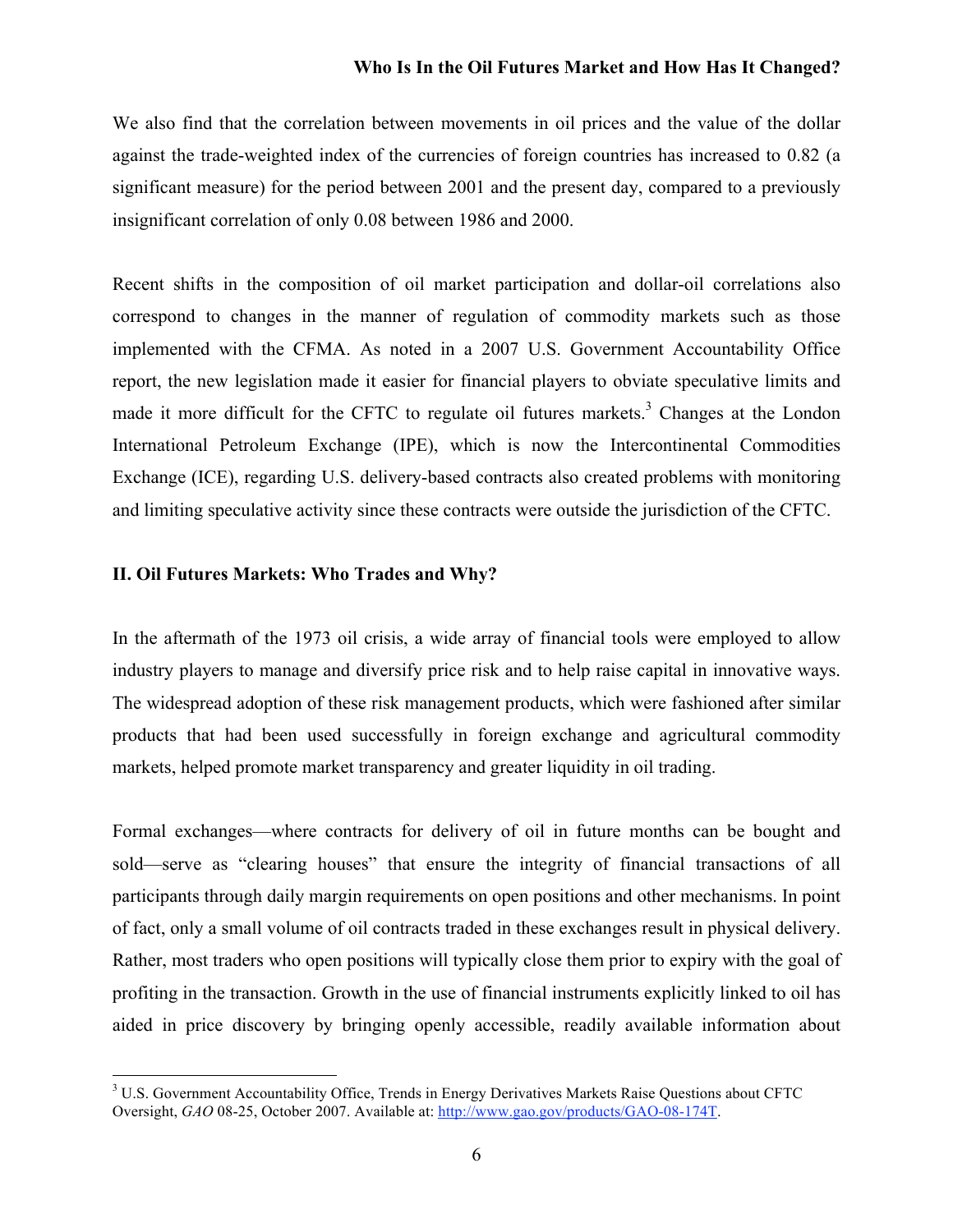current and expected future market conditions into the market price. This has, in turn, helped establish more transparency in the global crude oil market. These financial instruments have allowed market participants to hedge, or shed risk, against unexpected price movements, which can be a very important function for firms engaged in exploration and production or the refining and marketing of oil products. But, for the function of risk shedding to be facilitated, there must be participants willing to accept risk. These participants are the so-called "speculators," who despite being much maligned recently, serve an important role in the proper functioning of these financial markets.

The first widely traded oil financial contract to be sold through an organized, regulated exchange was a heating oil futures contract offered on the New York Mercantile Exchange (NYMEX) in 1978. The heating oil contract gained in popularity and was followed by other successful oil futures contracts, including the introduction of U.S. West Texas Intermediate crude oil futures in 1983. By 1990, there were 10 active oil futures contracts trading worldwide, with a combined daily volume equivalent to 150 million barrels a day, or 130 percent more than oil demand at the time. Today, total NYMEX oil futures trading activity represents the equivalent of 600 million barrels, which is about seven times the daily volume of current oil demand.

Trading participants on the NYMEX are categorized into two basic categories: (1) commercial traders, including both producers and consumers, who trade in futures to offset the risk of price moving unfavorably for their ongoing business activities and (2) noncommercial traders, including speculators and financial institutions, who seek profit on paper positions from shortterm changes in price. Both types are needed for the exchange to function well. For example, an oil producer can hedge against declines in oil price by selling oil futures contracts (taking a short position) on the exchange in light of its physical oil position, which is naturally long. If oil prices fall over time, the producer can offset losses in its physical business by taking profits on his short financial position in the futures market. If the oil price rises instead, the profits from the physical sale of oil are offset by losses from holding the futures contract. In either case, the producer is neutral to price changes. In order to facilitate such moves in a more efficient manner, there must be a willing counterparty in a liquid market. Speculators serve this role by acting not only as potential counterparties, but also as market participants who trade frequently, thus increasing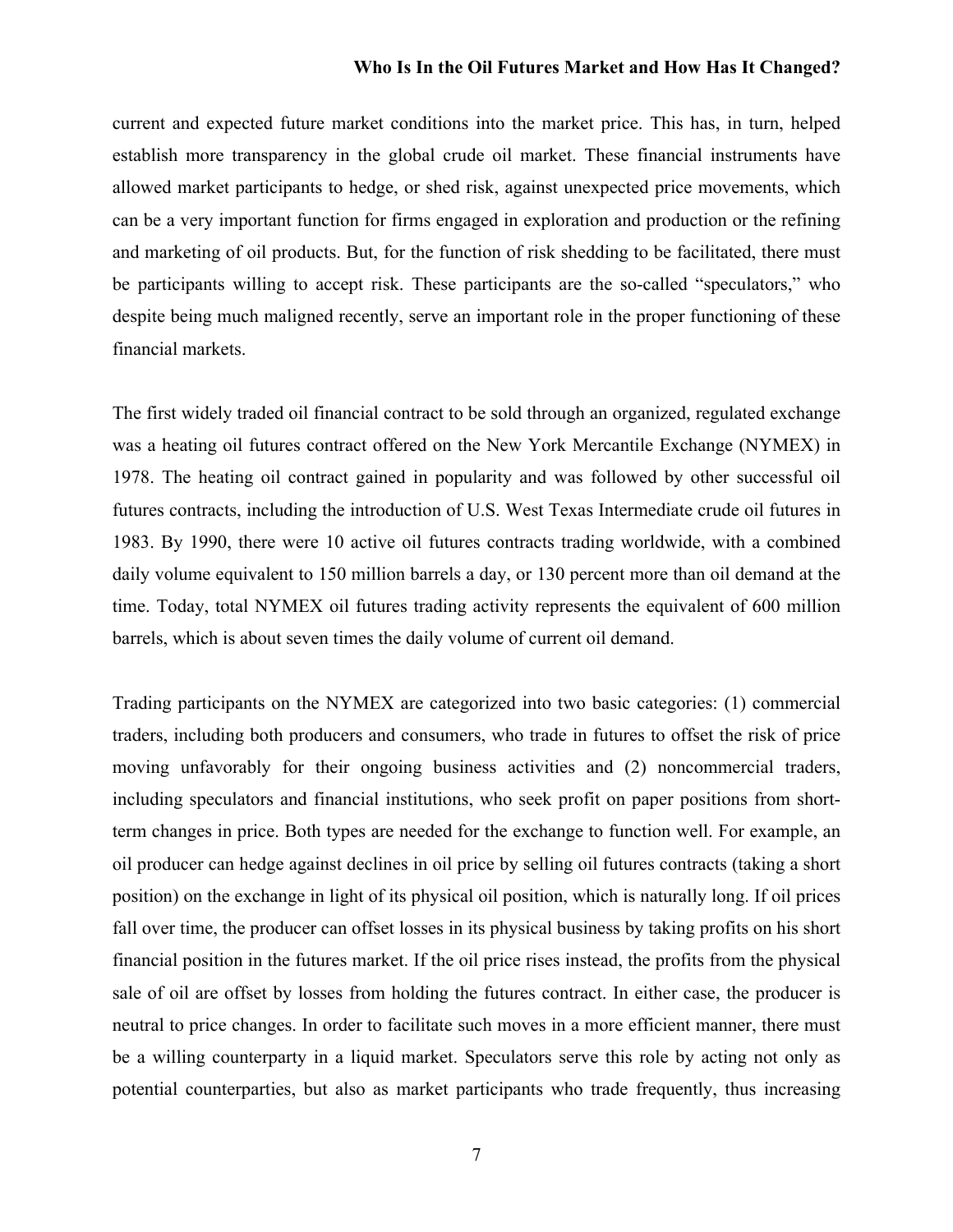liquidity. But recently, there have been questions about how large the market presence of speculators should be to facilitate the smooth operation of markets.

Rules for speculative position limits were historically much stricter than they are today. Moreover, despite rhetoric that imposing stricter limits would harm market liquidity, there is no evidence to support such claims, especially in light of the fact that the market was functioning very well prior to 2000, when speculative limits were tighter.

In practice, speculative position limits have been widely used in commodity markets for more than 50 years. These limits are set in order to avoid excessive speculation and market manipulation. According to CFTC regulations, only positions which are "bona-fide hedges" are exempt from limits. The Commodity Exchange Act (CEA) stipulated that futures contracts must be traded on a CFTC-regulated exchange, unless a statutory exclusion or regulatory exemption was legislated.<sup>4</sup> The philosophy of exemptions for hedging is grounded in the notion that a physical market position gives hedgers less incentive to manipulate financial market prices due to their natural offsetting position in the physical market.

The Commodity Futures Modernization Act (CFMA) of 2000 effectively cleared the way for more lax regulation of new oil risk management products, including index funds and price swaps, setting the stage for a rapid increase in financial players' participation in over-the-counter (OTC) markets. The CFMA was approved by Congress on December 15, 2000, and signed into law by President Clinton six days later. It is particularly important because it designated certain OTC derivatives transactions (including those involving oil) to be outside of the jurisdiction of the CFTC. Thus, the CFMA made it easier for financial players to obviate speculative limits by creating a "loophole" that exempted certain participants from speculative position limits and other regulations due to their involvement in OTC markets or electronic trading platforms—such as ICE or the now- extinct Enron Online.<sup>5</sup> These exchanges are managed chiefly by financial institutions and companies who provide "risk management services" but are not primarily oil producers or consumers in the physical oil market. Additional problems with monitoring and

<sup>&</sup>lt;sup>4</sup> Dean Kloner, "The Commodity Futures Modernization Act of 2000," *Commodity Futures* 29 ( 2001).<br><sup>5</sup> Trends in Energy Derivatives Markets, U.S. Government Accountability Office, October 2007.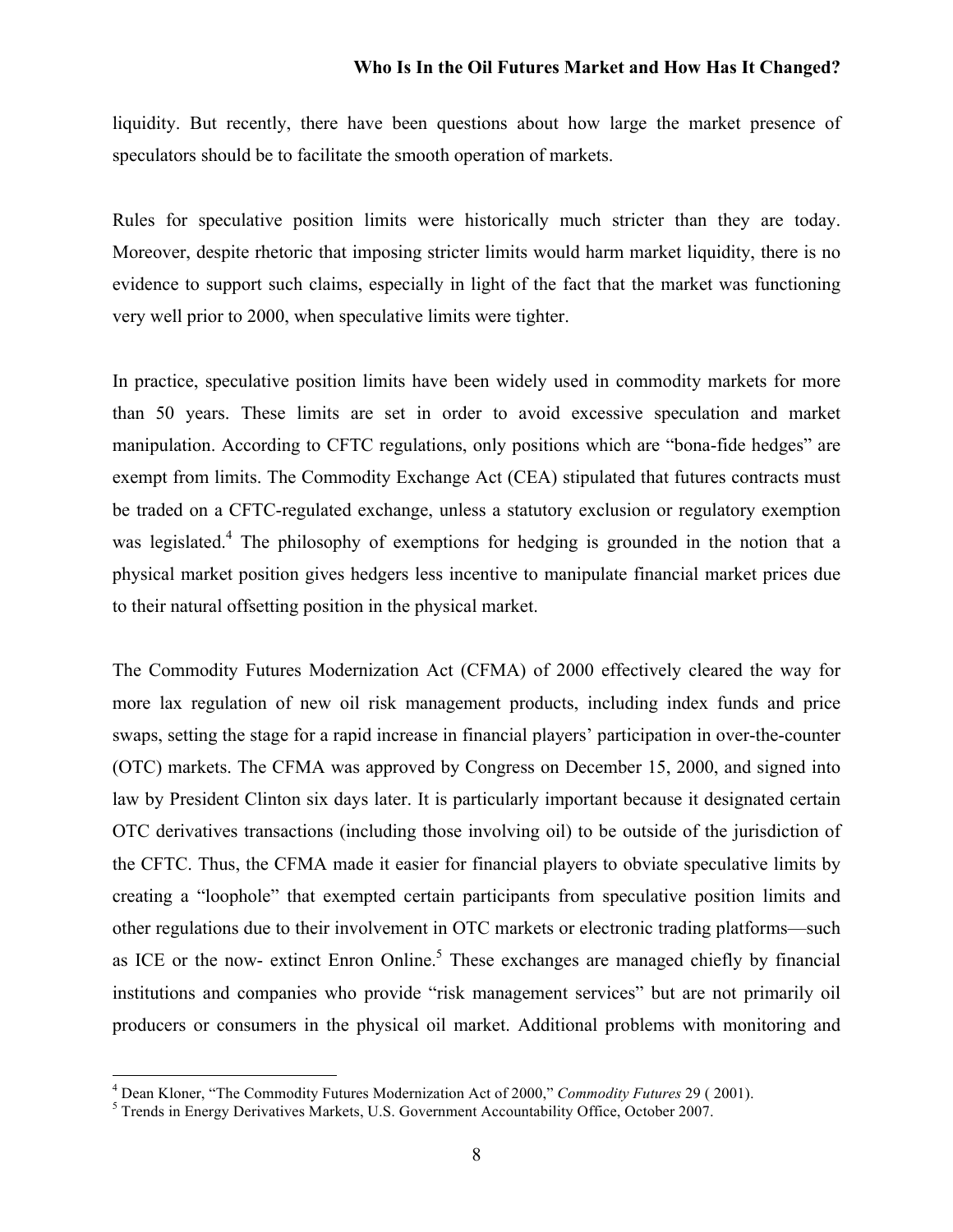limiting speculative activity subsequently emerged with the formation of foreign exchanges that allowed contracts that could be settled by physical delivery within the United States but are outside the jurisdiction of the CFTC because they are offered on foreign exchanges (the so-called "London Loophole").

Importantly, the CFMA also removed swap transactions from the reach of the CEA, thus making them exempt from speculative position limits established by the CFTC. $6$  This so-called "swaps" loophole" has allowed institutional investors to take larger positions than if they were just buying futures contracts directly on the exchange, where they would have been constrained by speculative position limits. In a swap, a floating price is exchanged for a fixed price, with financial settlement that only requires the payment of the net transaction difference between the two (the so-called "contract for differences").

#### *Composition of Market Players Following Regulatory Changes*

An analysis of trends in open interest in the U.S. crude oil futures contract—as detailed in the commitment of traders reports obtained from the CFTC—shows that the proportion of open contracts held by noncommercial players increased sharply in the last few years (see Figure 3). Notably, this also means that the percentage share of open contracts held by commercial entities decreased. While market share is a notable feature, the absolute trends behind the shares are also important. In particular, although the market position of commercial traders did increase in absolute size (approximately double), noncommercial traders increased their market presence over 15-fold, largely due to increased use of spread trading (see Figure 4).

<sup>&</sup>lt;sup>6</sup> Interestingly, the CFMA also stipulated that the CEA not apply to any "excluded commodity," which is defined to include, among other things,

<sup>1.</sup> an interest rate, exchange rate, currency, security, security index, credit risk or measure, debt or equity instrument, index or measure of inflation, or other macroeconomic index or measure;

<sup>2.</sup> any other rate, differential, index, or measure of economic or commercial risk, return, or value that is either (A) not based in substantial part on the value of the narrow group of commodities not described in clause 1 above or (B) based solely on one or more commodities that have no cash market;

<sup>3.</sup> any economic or commercial index based on prices, rates, values, or levels that are not within the control of any party to the relevant transaction; or

<sup>4.</sup> an occurrence, extent of an occurrence, or contingency (other than a change in the price, rate, value, or level of a commodity not described in clause 1), that is (A) beyond the control of the parties to the relevant transaction and (B) associated with a financial, commercial, or economic consequence. (Excerpt taken from Kloner, *Commodity Futures*, Vol. 29, 2001)

Note, it can be argued that the CFMA set the stage for the credit default swap fiasco that has been tied to the current economic and financial crisis.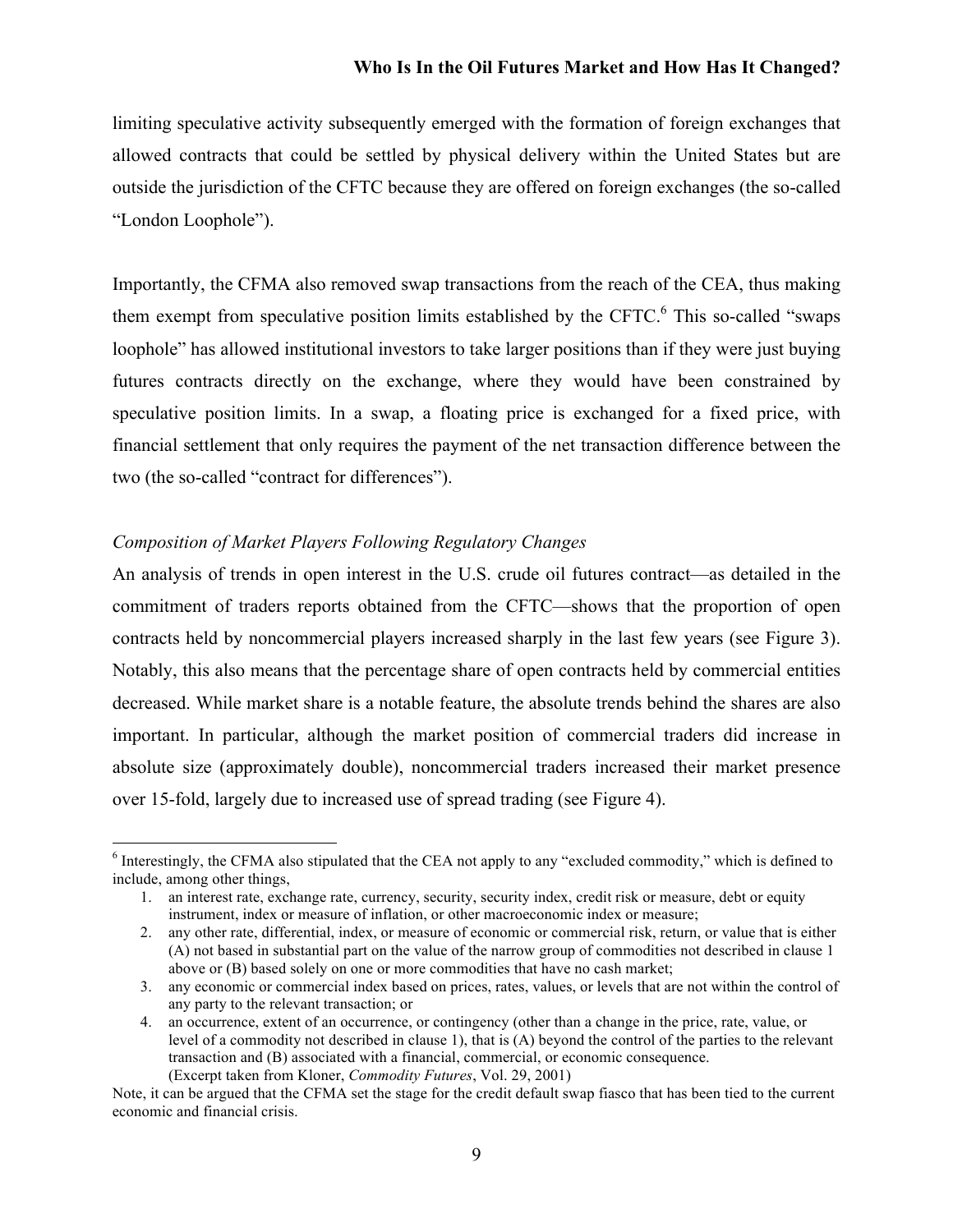

#### **Figure 3: Market Composition**



Source: CFTC Commitment of Traders Reports

Note: These data include all open interest, inclusive of future, options and spreads. The data also account for nonreported positions. Exclusion of the non-reportable positions pushes the noncommercial market share into the low 60 percent range at its peak.

Open interest is the number of open contracts held active at any given time. As can be seen in Figure 3, the share of open contracts held by noncommercial players averaged approximately 20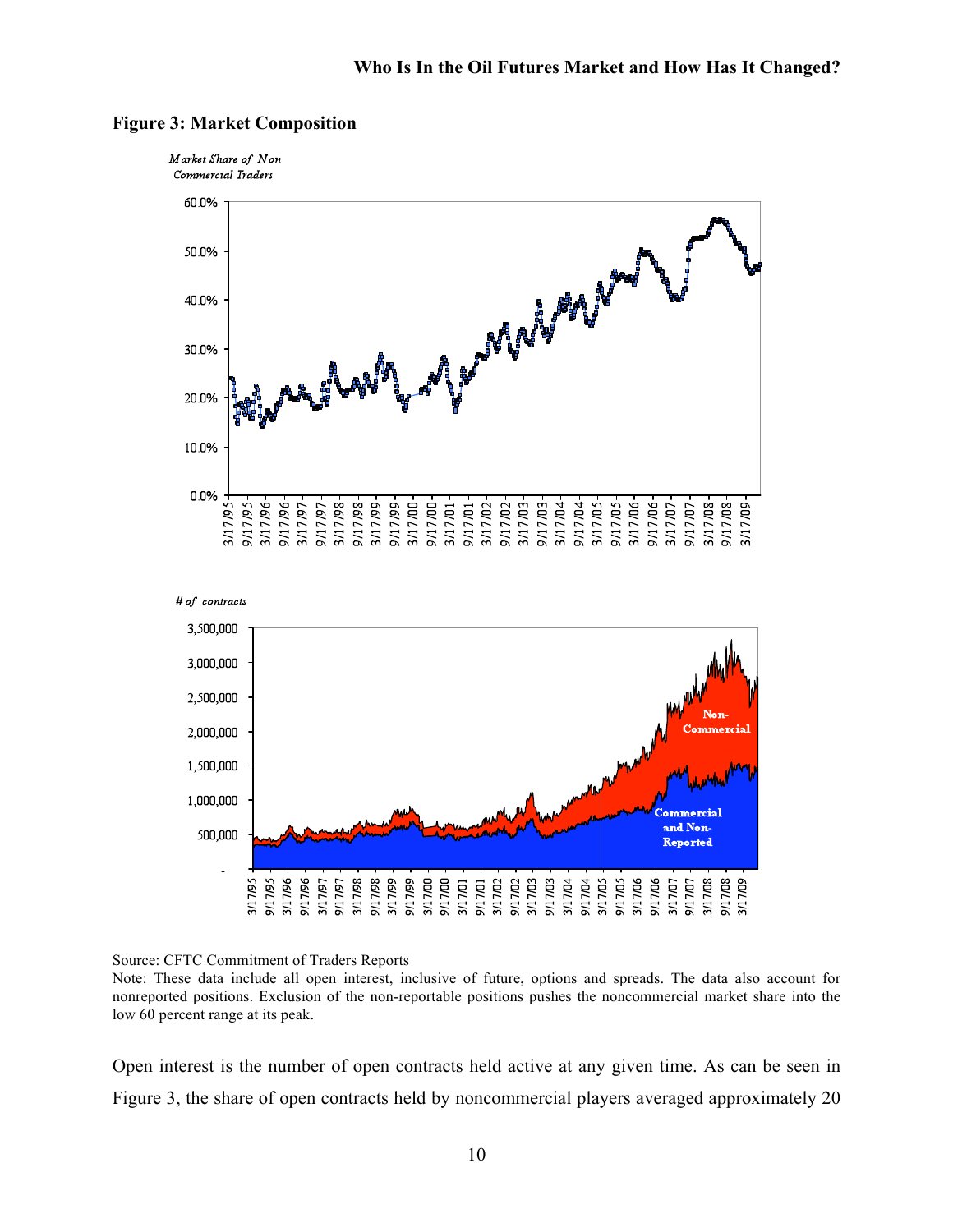percent of total open interest through the early part of this decade. However, this dramatically increased to more than 55 percent of total open interest at its maximum in 2008, which coincided with the peak in crude oil price.



### **Figure 4: Noncommercial Open Interest by Type of Contract**

Source: CFTC Commitment of Traders Reports

Furthermore, and perhaps even more striking, the open interest of noncommercial players moves from a lagging indicator of price to a leading indicator of price around January 2006. An explanation for this can be tied to the market presence of noncommercials. If, for example, noncommercial players are more apt to expect prices to move up, then, as they become a greater share of the market, the weighted-average market expectation will preponderantly become more optimistic about a price rise since a larger percentage of players believe that prices will rise in the future. This can, in turn, lead to a self-fulfilling prophecy, at least for short periods of time.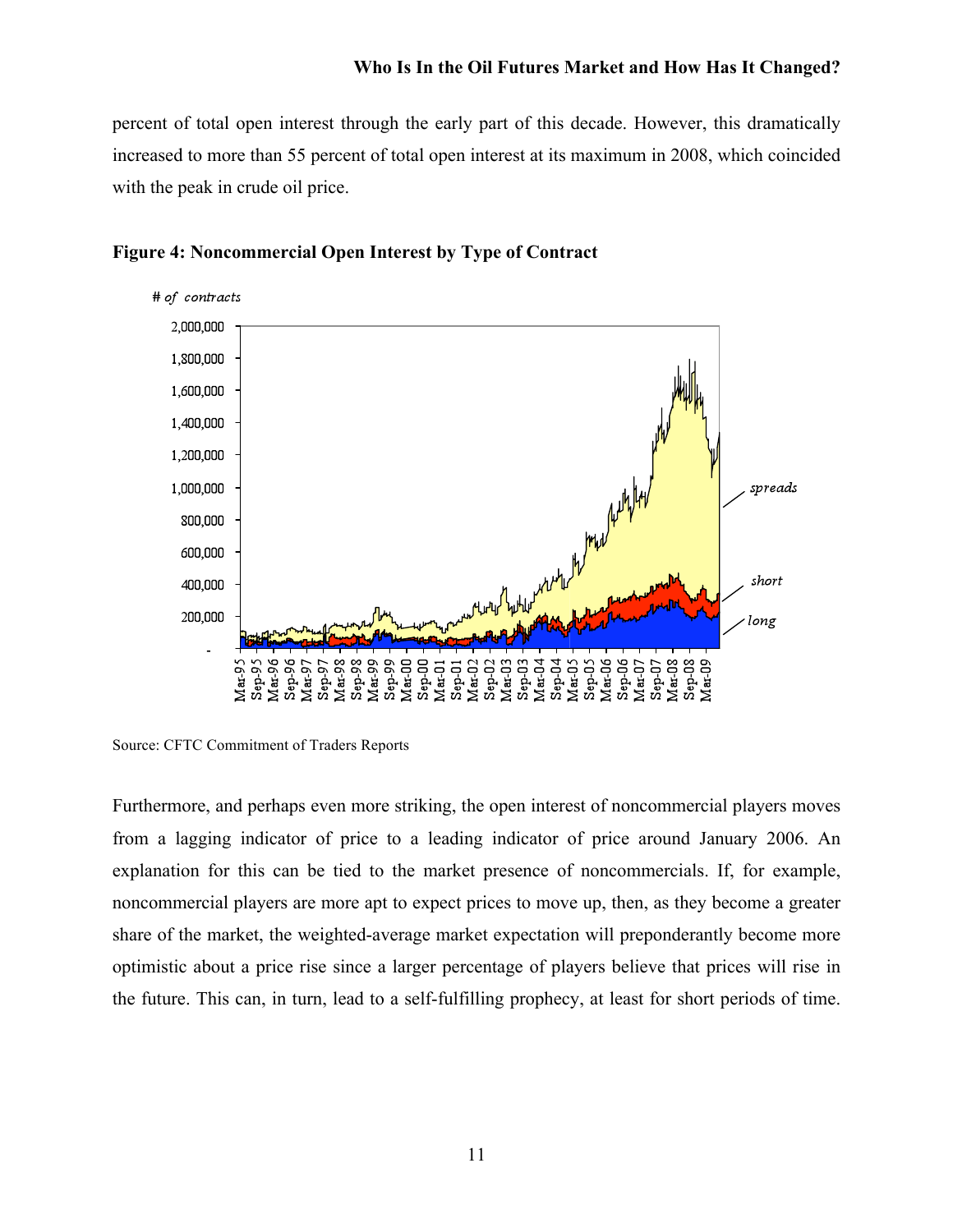Only when high prices cause demand to wane and supplies to grow, leading to inventory buildup, will physical market realities reassert themselves.<sup>7</sup>

In Figure 5, the net position of noncommercial traders is plotted along with the oil price. For the series labeled "net open position," positive numbers indicate a net long position. Generally, movements in price over the last few years have coincided with trends in open interest by noncommercial traders. We can see that during periods where speculators have been net short, prices typically declined, even if only slightly. When speculators are net long, the general shift in the market has been upward, in some cases to a dramatic extent. Some exceptions have occurred when speculators were generally in a net long position but were moving to liquidate positions. In this case, such as the late spring/early summer of 2008, prices responded by moving sharply lower.

 $<sup>7</sup>$  This, in fact, can be a problem. Supplies are typically slow to materialize as there is a lead time involved in finding</sup> and developing new resources. So, to the extent that excess production capacity is not held, it may appear to those without a real stake in the physical market that supplies are indeed not increasing. Or, in a case where paper prices are rising but physical oil holders cannot find actual buyers, inventory may not accumulate quickly on land, but may emerge as a rising number of slow-steaming, floating cargoes at sea, the presence of which is less transparent to financial market players than to physical oil traders. A rise in the number of floating cargoes was apparent in the spring of 2008, but was generally not well understood by financial players. Such disconnects between perceptions and reality can lead to short-lived but erroneous predictions of \$200 oil that feed a temporary market frenzy. Not until physical producer responses are actually apparent to all players will the "bubble" pop. In the 1980s and 1990s, this disconnect between the market information of financial players versus physical market participants might have been a smaller factor in overall market direction perceptions because noncommercial players had a significantly smaller share of the market and thereby their perceptions might have been less influential on short term market direction. When commercial players, or those with a physical presence (asset holders), represented a larger share of the market, their ability to be better versed in the realities of the physical market meant the connection between physical market trends and market expectations were better tempered.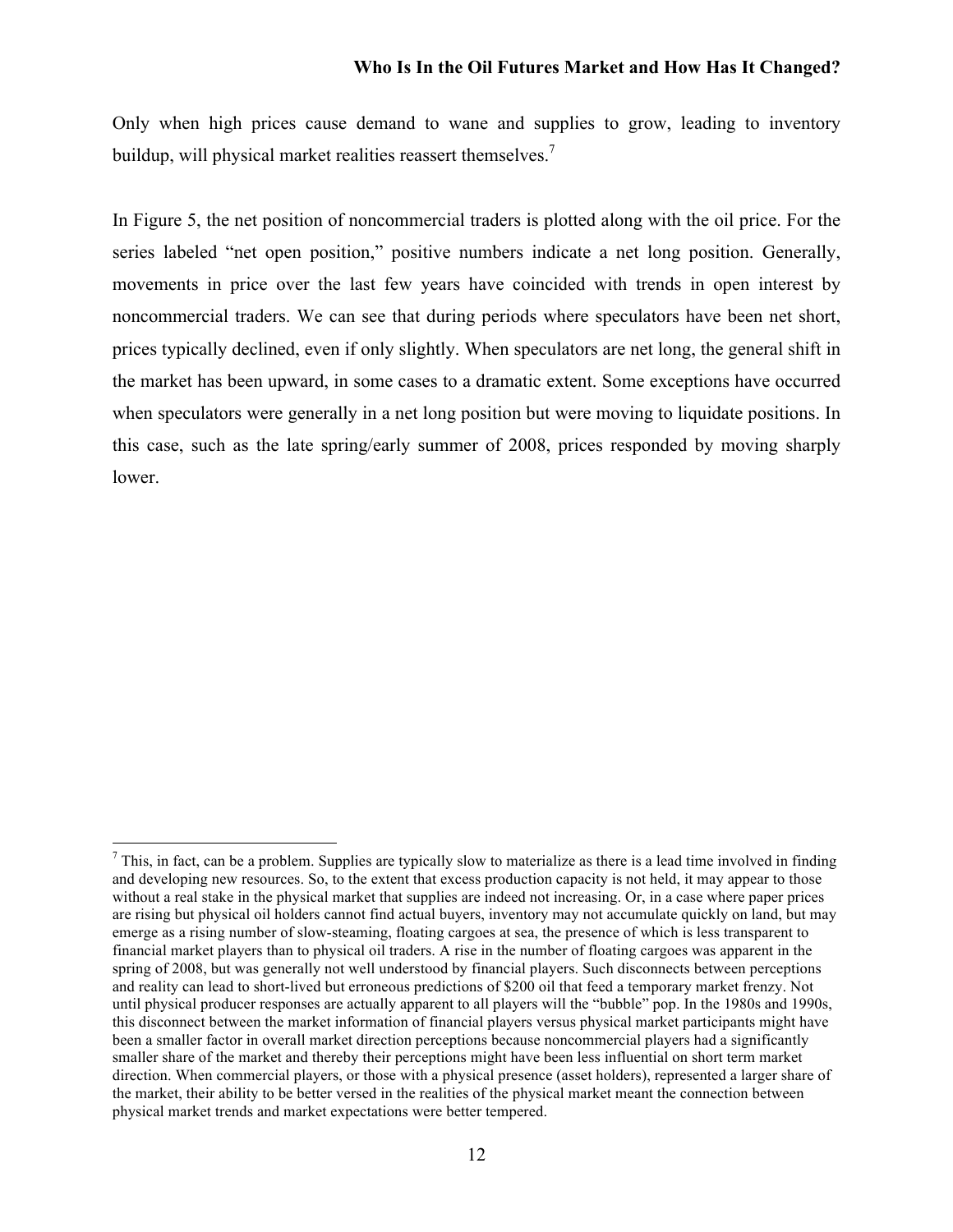

**Figure 5: Oil Price and Net Position of Noncommercials**

Source: Energy Information Administration, CFTC Commitment of Traders Reports

Generally speaking, speculators have been net long since the middle of 2003, just as prices began to rise consistently year after year. So, as the market presence of noncommercial traders increased between 2003 to early 2008, the stance of these noncommercial traders has fairly consistently been to hold bullish, long positions that supported rising prices. And, when their market share was highest, so was their net long position, which again roughly coincided (acting as a slight leading indicator) with the peak in oil prices at \$147 a barrel in the middle of 2008 (see Figure 5).

Despite the trends evident in Figures 2 through 5, the CFTC, which is constantly analyzing market variables in effort to detect abnormalities, did not find any evidence in that the behavior of any single group of traders was creating a problem. In fact, CFTC chairman Walter Lukken told a committee of the U.S. House of Representatives in 2008 that CFTC analysis "did not find direct evidence that speculation was driving up (commodity) prices." This statement is not surprising in light of the time-series techniques employed by the CFTC. Specifically, the CFTC's own studies looked for extreme changes in the volatility of price using ARCH and GARCH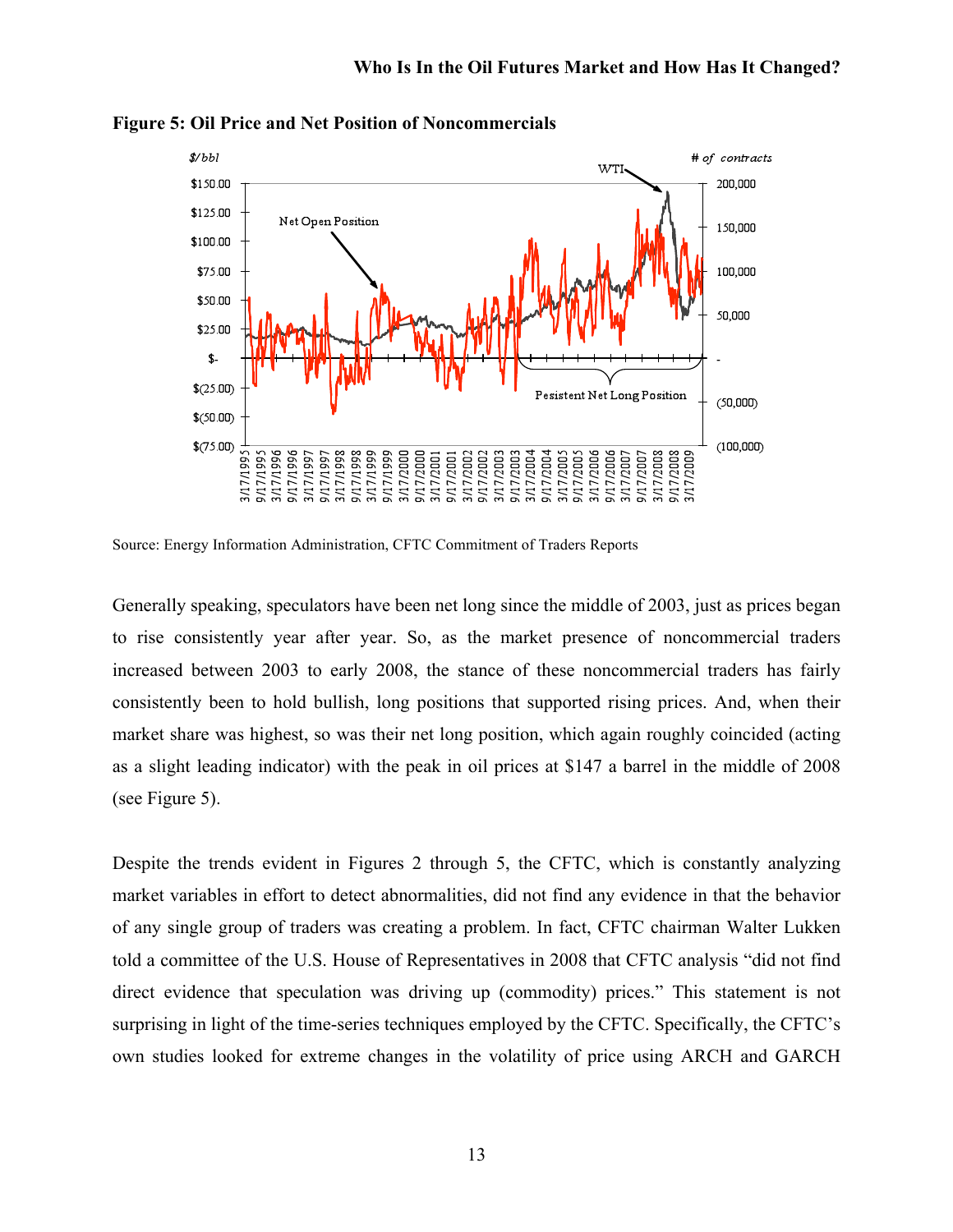models.<sup>8</sup> The CFTC found that such extreme changes in price volatility were not evident in the data. However, the volatility of time-series data need not exhibit any clustering or significant changes for the market to be influenced by the trading behaviors of a large group of participants. Shifting aggregate expectations due to relatively tight short-term fundamentals and changing composition of market participants are not aspects the CFTC normally examines, and these factors are indeed essential to the proper analysis of the question of the role of speculators in price formation. Thus, it can be argued that the models employed were not adequate to answer the types of questions being asked.<sup>9</sup>

While correlation does not imply causation, the trends evident in the open interest data are impossible to ignore. It is striking that only after the CFMA was enacted did the composition of players in the market significantly change and oil prices rise to unprecedented highs. However, analysis must also take into account that the physical crude oil market had to be tight in order for speculative activity to be able to exert such extensive upward pressure on price. Thus, a more complete discussion of the physical characteristics of the market and its interactions with speculative trader behavior is needed for a more conclusive analysis. This more comprehensive Baker Institute study, authored by Kenneth Medlock, will be forthcoming later this fall.

#### **III. The Dollar and Oil: The Downside to Correlations**

A high oil price can contributed to a weakening of the dollar, through mounting trade deficits and U.S. debt.<sup>10</sup> In 2007 and 2008, dramatically rising oil prices fed the U.S. trade deficit leading to increased U.S. indebtedness. This, in turn, contributed to an even weaker dollar, which further drove oil prices higher in a self-perpetuating pattern. Oil-linked index funds became an asset class for investors wanting to escape the falling dollar and weakening stock market, adding to the

 <sup>8</sup> ARCH and GARCH are acronyms for Auto-Regressive Conditional Heteroskedasticity and Generalized Auto-Regressive Conditional Heteroskedasticity. ARCH and GARCH models can be used to forecast and analyze the volatility of time-series data. They are designed to deal with time-series that exhibit nonconstant variance over time, a feature sometimes called "volatility clustering."<br>
<sup>9</sup> These points will be expounded in a Baker Institute paper to be released later this fall.<br>
<sup>10</sup> Mahmoud El-Gamal and Amy Myers Jaffe, "Energy, Financial Contagion, a

Market: Comprehensive Strategies to Meet Geopolitical and Financial Risks, James A. Baker III Institute for Public Policy, May 2008, available at http://www.rice.edu/energy/publications/WorkingPapers/IEEJcontagion-ElGamalJaffe.pdf.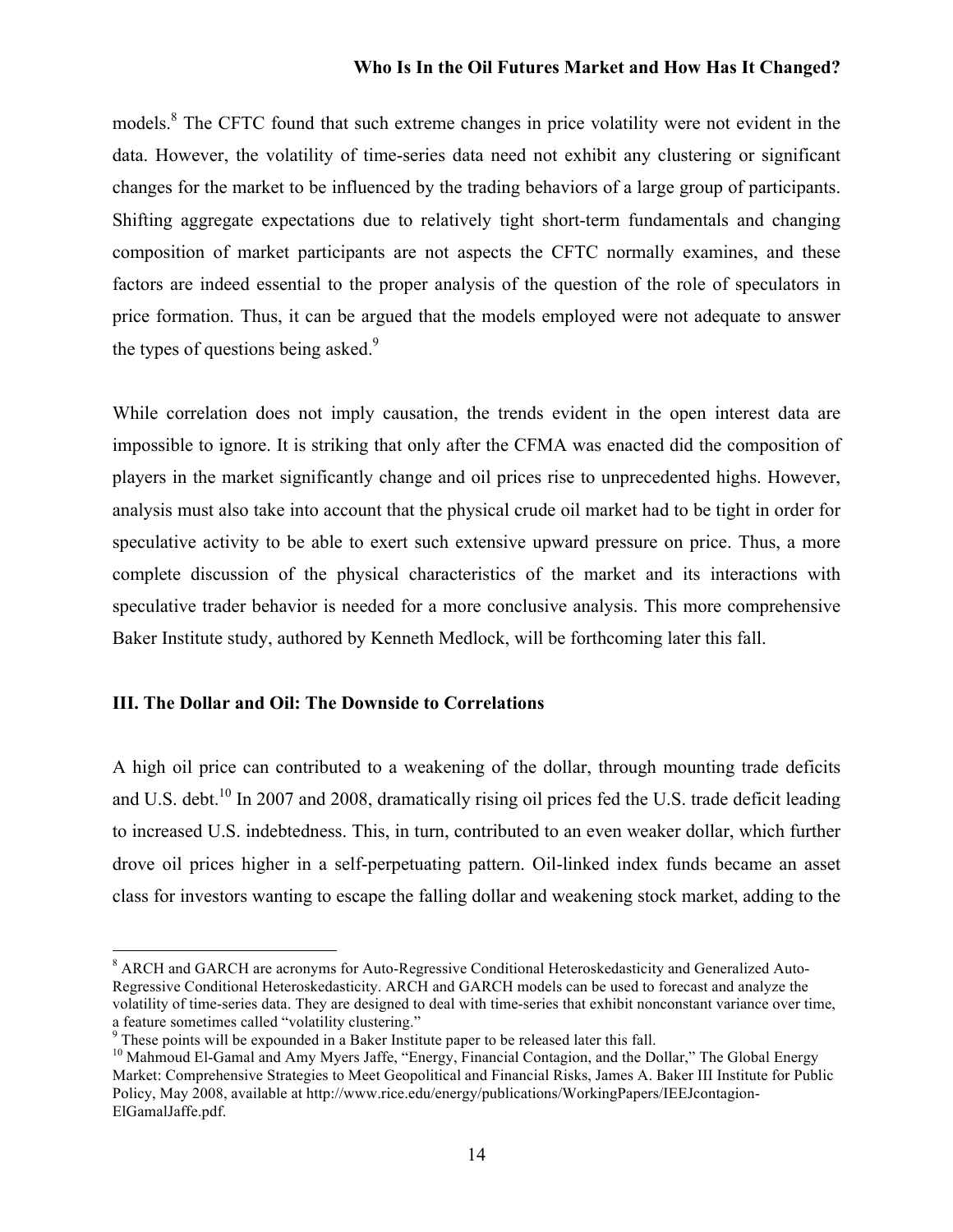speculative fervor in oil. According to the International Energy Agency, as of July 2008 financial investors had about \$300 billion invested in such indexes, which track the value of futures contracts. The IEA contends that this 2008 level of investment represented a fourfold increase from index-related investment in January 2006.

Analysis of dollar-oil price data for this period shows a dramatic change in price correlation from historical patterns. Figure 6 indicates the daily oil price and the daily value of the dollar against the currencies of major U.S. trading partners. For the period from January 2001 through August 2009, these two measures are very highly correlated, exhibiting a simple correlation of -0.82. However, data from a prior period—January 1986 though December 2000—the correlation was only -0.08, implying virtually no correlation during that period. The strong -0.82 measurement implies that oil prices and the value of the dollar tend to have a negative correlation. In plainer terms, depreciation in the dollar will very likely coincide with a rise in the price of oil or vice versa.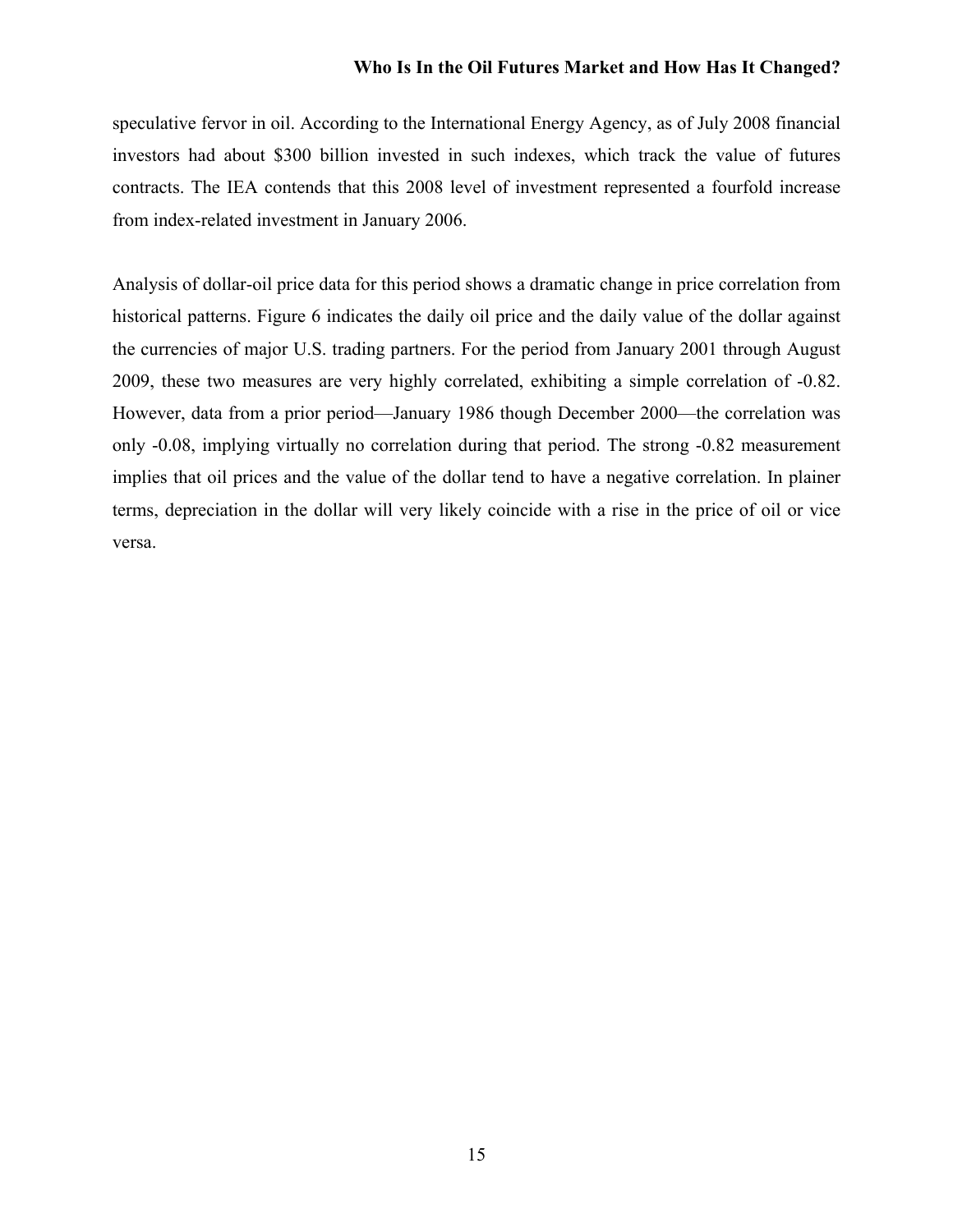

**Figure 6: Oil Price and the Value of the Dollar**

Source: St. Louis Federal Reserve Database (FRED) and the Energy Information Administration

While there were short windows of time prior to 2001 where the oil price and value of the dollar are more strongly correlated, a dramatic sustained period of high correlation emerged during the 2000s. Moreover, given the fact that the correlation has increased so dramatically in absolute value in the period post-2000, the relationship between the price of oil and the value of the dollar seems to have tightened since the beginning of this decade. Again, it is worth noting that this coincides with data presented above, and occurs after the enactment of the CFMA.

The threat to the U.S. economic health and national security is that the dollar risks getting caught in a vicious cycle where continually rising oil prices feed the U.S. trade deficit, leading to increased U.S. indebtedness and thereby an even weaker dollar, which further drives oil prices higher. This pattern is accentuated by petrodollar recycling where a sudden influx of oil revenue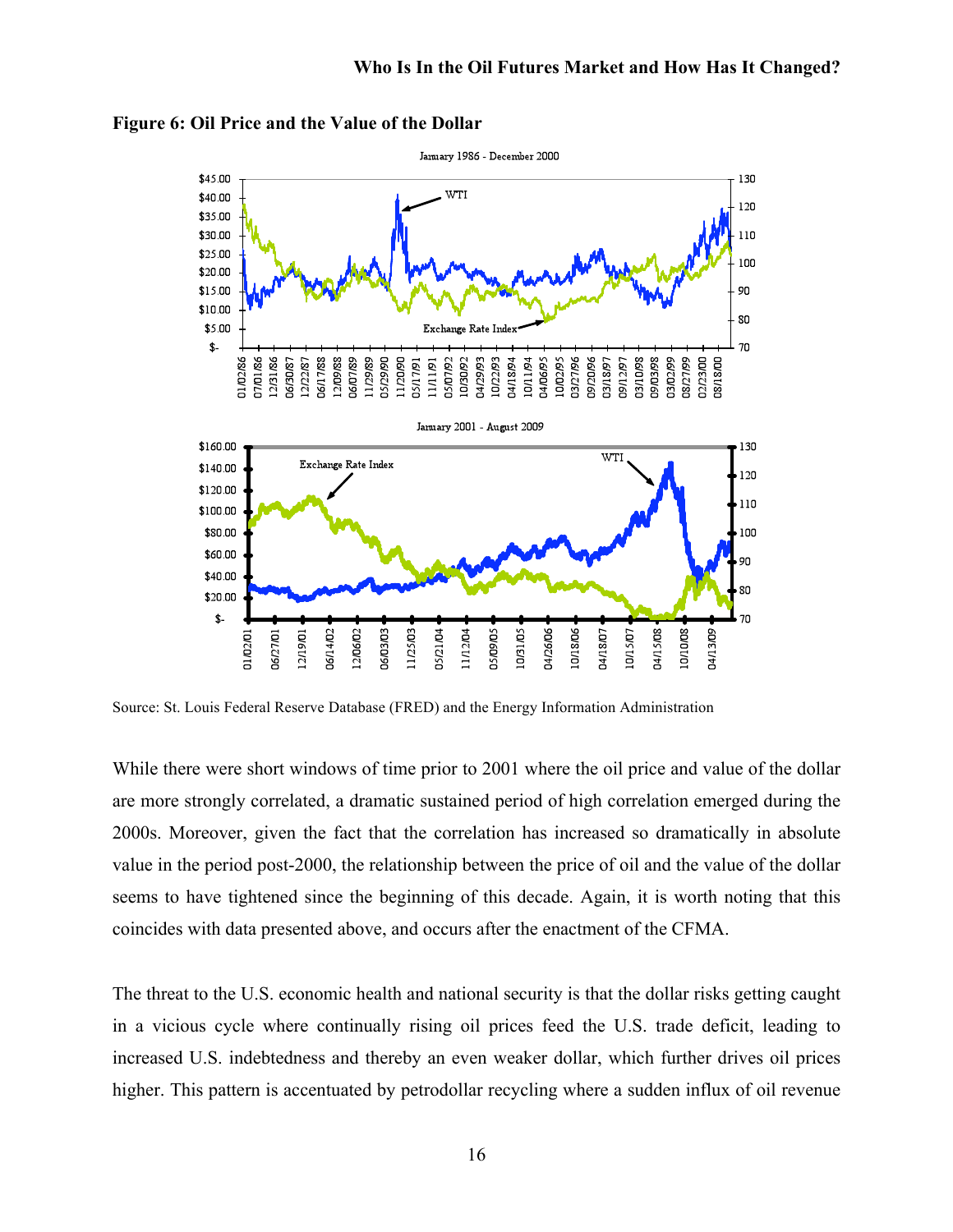flows to and from the Middle East fuel financial bubbles and investor speculation in commodity markets because local Persian Gulf economies cannot easily absorb the sudden influx of dollars. Instead, Middle East governments and private businessmen seek the same investment outlets for their petrodollars as other global investors, fueling inflated prices in commodity futures markets and index funds.

## **IV. Tools for Preventing Another 2008 in the Oil Market**

Mechanisms exist for government intervention in oil markets but the trigger and policy framework for their use is not well-defined and poorly and sporadically implemented. For example, government-controlled strategic stockpiling systems and oil producer spare capacity can both serve an important role in limiting the power of speculators in the global oil market during times of crisis or significant oil supply-demand imbalances, but use of these tools has been spotty at best.

The experience of 1990-1991 demonstrated the clear benefit of coordinated use of strategic stocks and producer spare capacity in contrast to competitive responses in the 1970s and in 2007- 2008. Several years after 1990, the Clinton administration also released oil from the U.S. strategic petroleum reserve through the exchange mechanism to cap oil prices at \$40 a barrel, by signaling to oil markets and OPEC that it would use the SPR to calm oil markets and discourage speculative activity during a sudden disruption or severe imbalance of markets. The strategy proved similarly successful, discouraging future markets players from holding long positions above the \$39 a barrel level for fear that U.S. government intervention in the market could cause them losses.

In 2007-2008, however, governments around the world, including the United States, engaged in building strategic stockpiles, as oil prices rose from \$65 per barrel to \$125. This policy signaled to oil markets participants and OPEC that governments would not use strategic petroleum stocks to ease prices under any circumstances except major wartime supply shortfalls. This allowed speculators to confidently expand their exposure in oil market futures exchanges without fear of repercussions and revenue losses from a surprise release of U.S. or IEA strategic oil stocks.